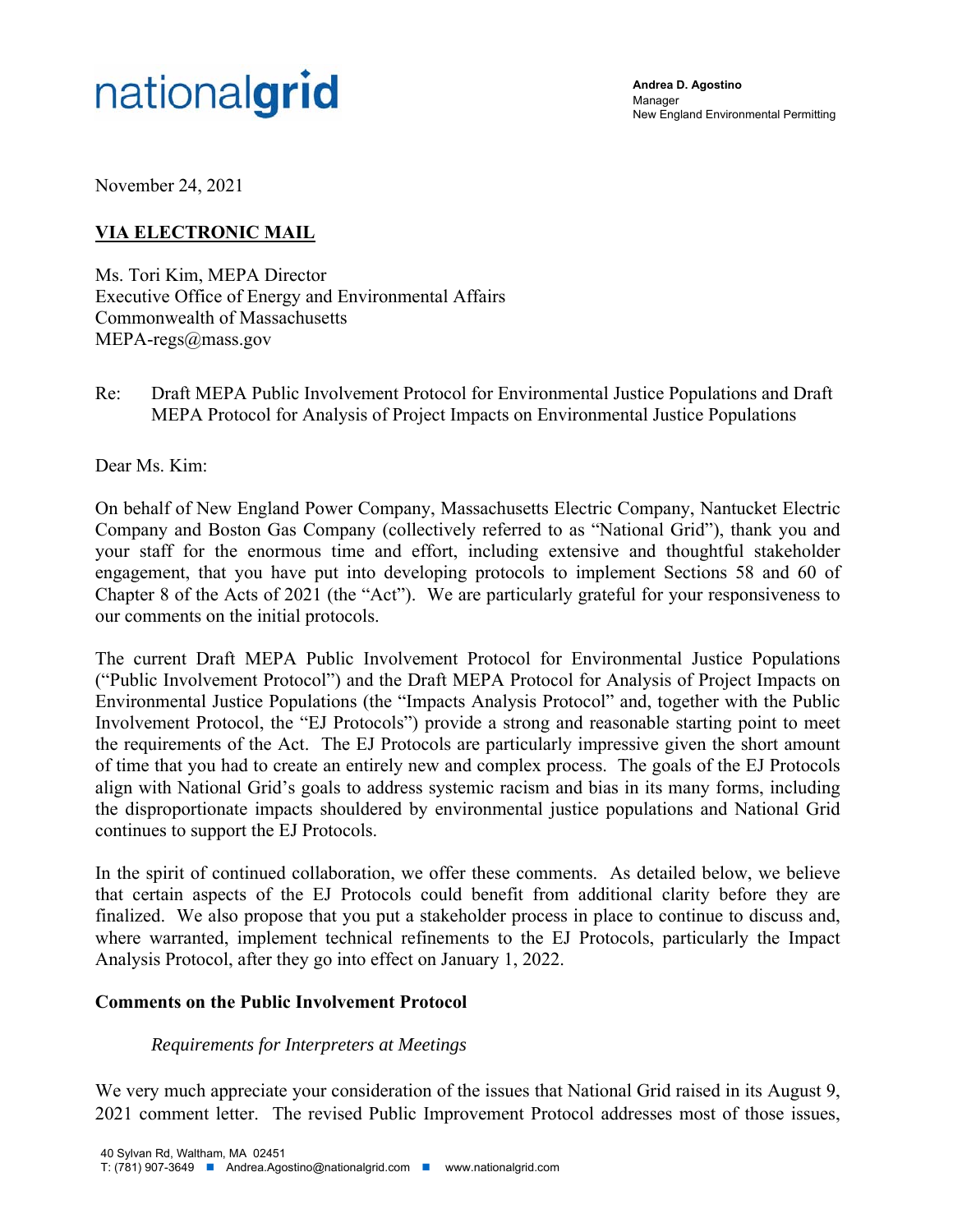Ms. Tori Kim, MEPA November 24, 2021 Page 2

including the use of a single, simple advance notification form, providing proponents with a list of CBOs (including, we understand, a specific point of contact), clarifying the measurement of the geographic area for linear projects and providing an objective standard for determining air quality impacts from diesel trucks and equipment. These changes, along with several other changes that you made, have significantly improved the protocol.

We continue to have questions and concerns about when a Proponent must provide an interpreter for a meeting. The final paragraph of the Community Outreach and Engagement section (II.B) states:

To the extent written materials are provided, or in-person or remote meetings held, the Proponent must provide written and oral language interpretation in all the languages identified in Part I above, and should make best efforts to provide translation/ interpretation in any other languages requested by members of the public to the extent necessary to ensure meaningful engagement by such individuals. The Proponent may require that requests for oral interpretation be made in advance with sufficient time to allow for cancellation of the service by the Proponent without incurring a cancellation fee.

It appears that this would require the Proponent, if they elect to hold public meetings, to have interpreters present for all languages identified in Part I of the protocol, regardless of whether interpreters are actually requested. This will result in interpreters being hired for meetings where they will not be needed. This issue will be compounded if multiple languages are identified pursuant to Part I. We believe that this can be equitably solved by revising the paragraph as follows:

To the extent written materials or meeting notices are provided, the Proponent must provide translation in all the languages identified in Part I above. To the extent in-person or remote meetings are held, the Proponent must provide at least 21 days advance notice of the meeting to all contacts in the EJ Reference List. The notice shall provide an opportunity to request an interpreter. Any requests for an interpreter must be received within 14 days of the meeting. Proponents should make best efforts to provide translation/interpretation in any other languages requested by members of the public to the extent necessary to ensure meaningful engagement by such individuals.

We also suggest that the first paragraph of Section III be modified to clarify that the notice for the MEPA Site Visit must be translated (modification underlined):

The Proponent shall use the distribution list to circulate notices of the MEPA Site Visit, summaries of supplemental information submitted to the MEPA office, and any other relevant notices or materials generated during the course of MEPA review. The notice of the MEPA Site Visit shall be translated into any languages identified in Part I above. For other documents, the Proponent shall make best efforts to translate the document, or a summary thereof, upon request by any member of the public, provided that the Proponent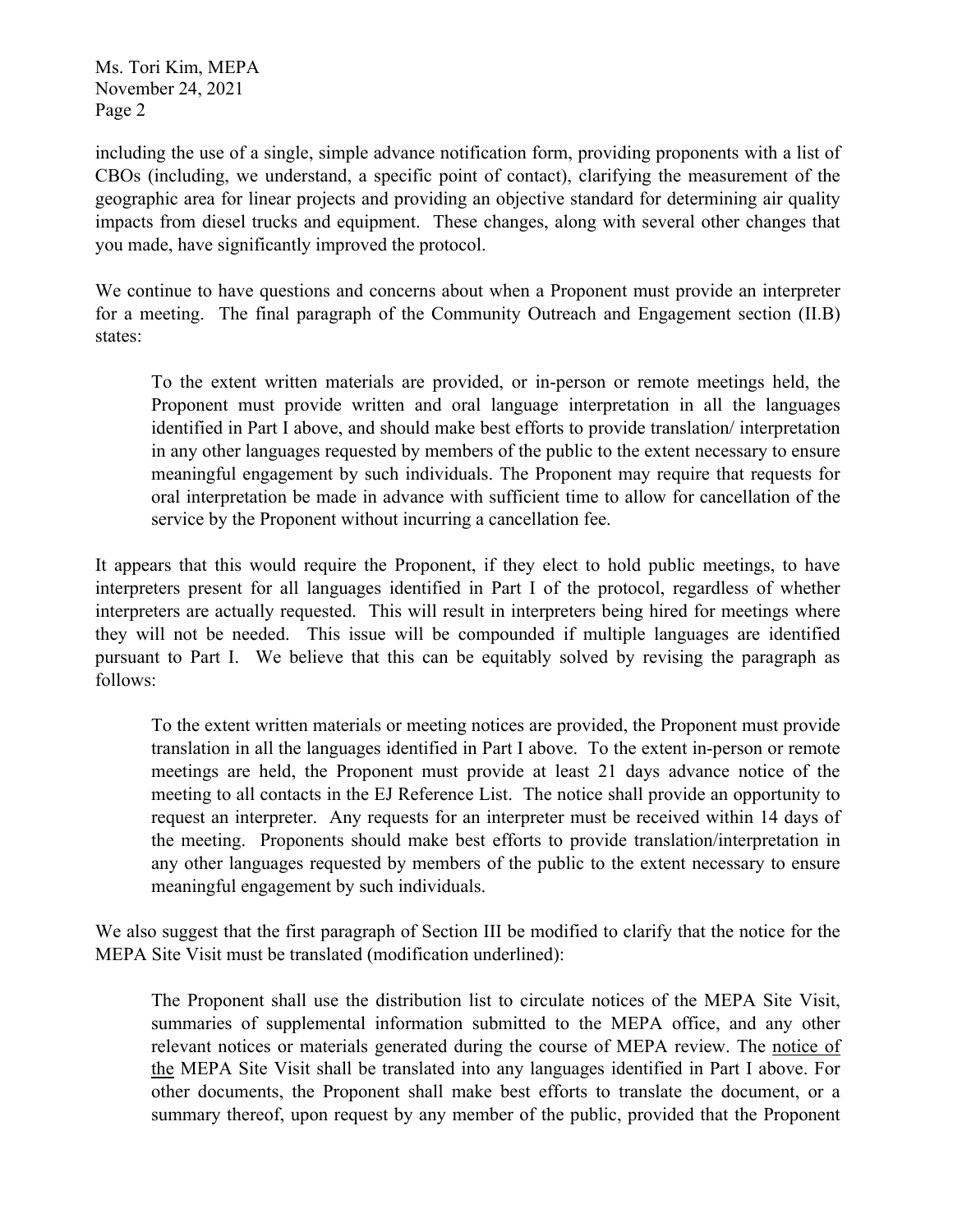Ms. Tori Kim, MEPA November 24, 2021 Page 3

> may require that the request be made with sufficient time to allow for written translation prior to the event or other deadline to which the materials relate.

## *Clarifying Mandatory Versus Discretionary Requirements*

There are also a few areas that we believe would benefit from a clearer statement of what is required versus what is optional. The Public Involvement Protocol generally states that "all MEPA projects that are subject to MEPA jurisdiction and meet or exceed any MEPA review threshold in 301 CMR 11.03 must undertake measures to provide public involvement opportunities by EJ populations located within 1 mile of the project site." This suggests that public involvement opportunities are mandatory. However, the specifics of both the Advance Notification and the Community Outreach and Engagement sections use "should" and other permissive language rather than "shall." As a result, it is not clear what is required from the Proponent versus what is optional. This will lead to confusion and could result in unnecessary legal challenges. The protocols should definitively state, one way or another, whether an element of the protocol is mandatory or discretionary. Specifically, we suggest that MEPA clarify the following:

# - *Likely Effects on EJ Populations*. The protocol at I.C. provides the following:

In describing the project's likely effects on EJ populations, the ENF/EENF shall not limit the discussion to impacts that meet or exceed MEPA review thresholds, and, instead, shall address all direct and indirect potential environmental impacts of the project, with a focus on whether such impacts and related public health consequences are likely to extend to EJ populations located within the designated geographical area around the project site . . . . The discussion of likely effects included at the ENF/EENF stage may take the form of a narrative and need not be exhaustive; however, it must contain a reasonable level of specificity and more than a conclusory statement that the project will have a "net benefit" for the EJ population.

Based on this, it is unclear what level of discussion is required at the ENF/EENF stage. Rather than requiring an undefined discussion of likely effects in the ENF/EENF, we recommend that ENF/EENF focus on identifying the types of direct and indirect impacts, the related types of potential public health impacts and any net benefits from the project impacts. The discussion of likely effects can then be thoroughly discussed in the EIR. This will not avoid any review, since any project that is subject to MEPA review and falls within a "designated geographical area" will also be subject to an EIR. This level of detail in the ENF/EENF will provide stakeholders with sufficient information to determine whether they wish to become involved in the MEPA process and to participate in the assessment that will be part of the EIR.

- *Advance Notification*. It is clear that Proponents must circulate the Environmental Justice Screening Form if (1) a mandatory EIR threshold is crossed; (2) the project is designated for "enhanced outreach" or (3) the Proponent is requesting a Single EIR. However, it is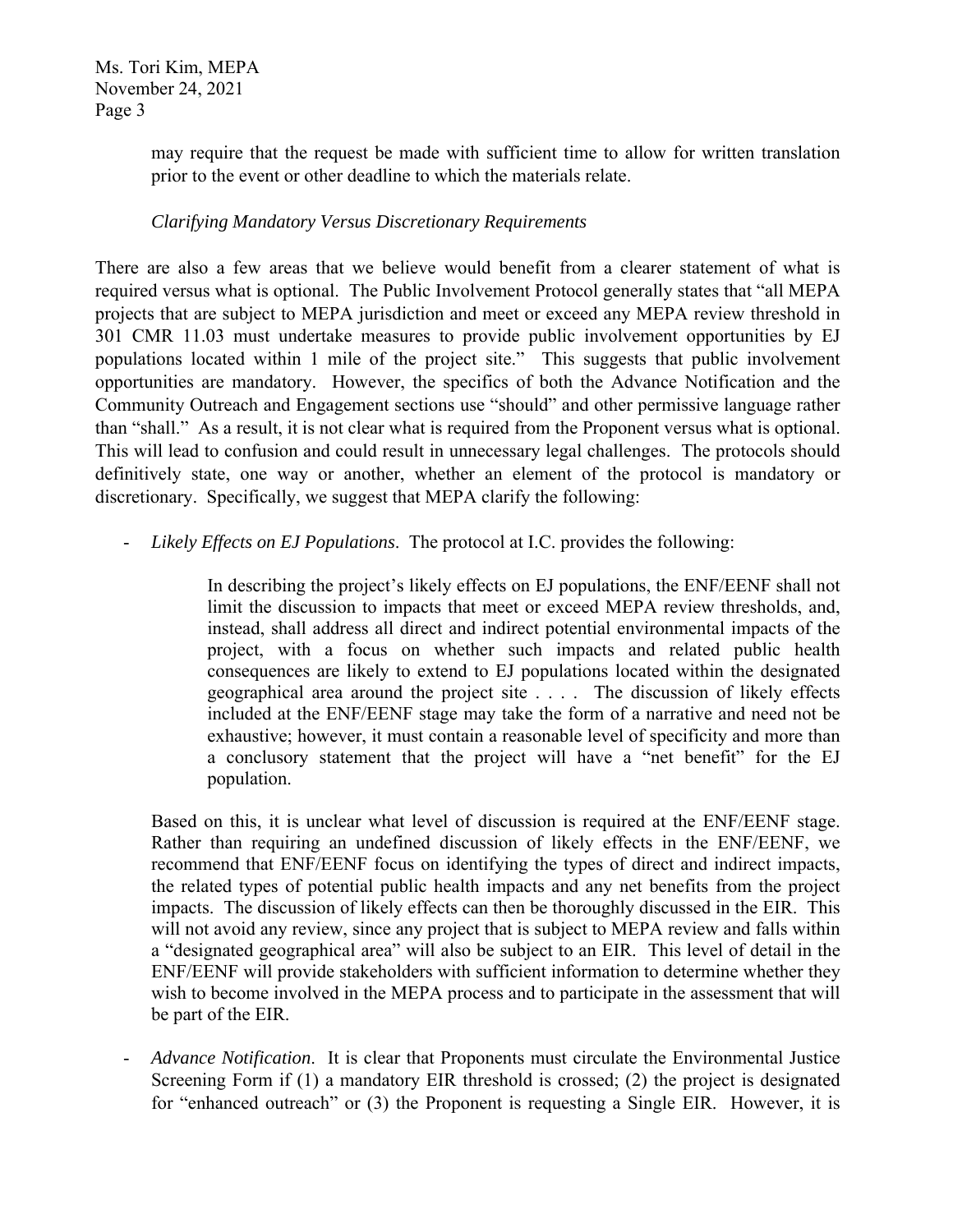unclear whether Proponents must circulate the Environmental Justice Screening Form if these conditions are not met and, if so, the timing of that requirement.

- *Community Outreach and Engagement*. While Section II.B states that Proponents "shall undertake measures to promote public involvement," it does not clearly provide minimum criteria to meet this requirement. The list of suggested options does start with "(At a minimum) holding a community meeting upon request by anyone contacted through advance notification provided, or upon further dissemination of a written project summary as referenced below." Does this mean that holding a community meeting is the minimum requirement and that the remaining measures are optional? If so, that should be clarified in the protocol.

#### **Comments on the Impacts Analysis Protocol**

The Impact Analysis Protocol provides guidance to Proponents on how to develop the report required under Section 58 the Act that contains:

. . . statements about the results of an assessment of any existing unfair or inequitable environmental burden and related public health consequences impacting the environmental justice population from any prior or current private, industrial, commercial, state, or municipal operation or project that has damaged the environment . . . . If the assessment indicates an environmental justice population is subject to an existing unfair or inequitable environmental burden or related health consequence the report shall identify any: (i) environmental and public health impact from the proposed project that would likely result in a disproportionate adverse effect on such population; and (ii) potential impact or consequence from the proposed project that would increase or reduce the effects of climate change on the environmental justice population.

Because this report provides the analysis necessary to evaluate the impacts on EJ populations it is a critical feature of the new environmental justice requirements. As such, it is essential that the protocol provide clear and definitive guidance to Proponents on what must be included in the report and, to the extent that Proponents must make any determinations in the report, clear criteria for making those determinations.

We understand that the development of the Impacts Analysis Protocol is an enormous and difficult undertaking and that, due to statutory deadlines, the time to develop the protocol has been limited. We also understand that, as a result, project Proponents and the MEPA office will need to work cooperatively to make this process work effectively and fairly starting on January 1, 2022. To that end, we have three broad, high-level suggestions to address issues in both the short term and the long term.

- *MEPA Should Use the ENF/EENF Certificate to Scope the Impact Analysis Report*. We are generally concerned that, while the draft Impact Analysis Protocol provides a strong, basic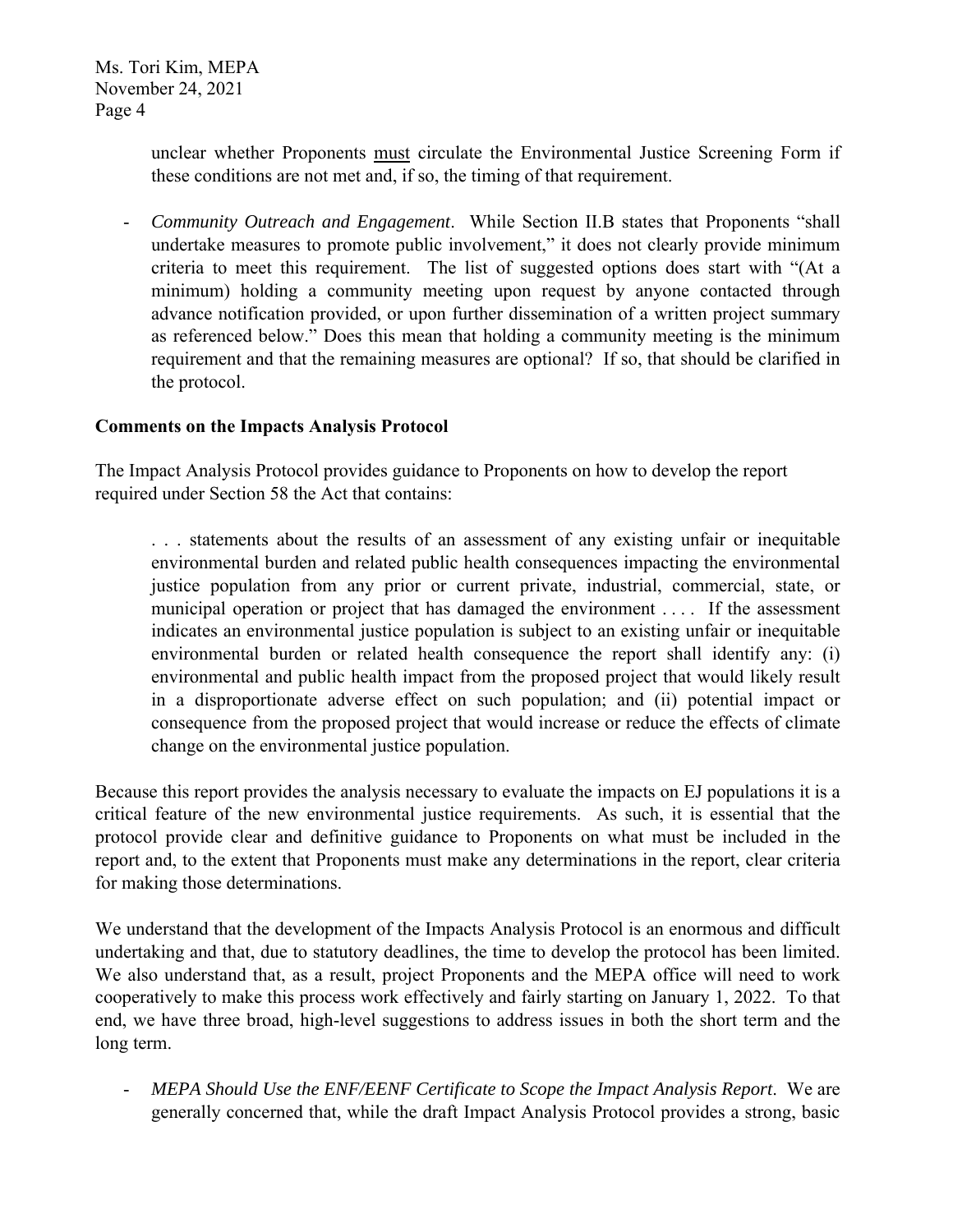outline of the elements of the report, the guidance is too high-level and places too great a burden on Proponents to make project-specific determinations. To address this, we suggest that the protocol be revised to state that the Secretary's Certificate on the ENF/EENF will be used to provide more particularized guidance to Proponents by scoping what must be included in the report, including:

- The data sources that must be consulted;
- The types of environmental impacts and related public health consequences that must be evaluated;
- The criteria for determining whether there is an existing "unfair or inequitable" environmental burden or public health consequence for the identified impacts;
- The types of direct and indirect impacts that must be analyzed in determining whether project impacts will "likely result in a disproportionate adverse effect" on the EJ population and the criteria that must be used in making that determination.
- *Ongoing Technical Review and Refinement of the Protocol*. The Act requires the report to assess a number of technically complicated issues. While the draft protocol identifies these issues and provides some guidance, more guidance is necessary to reduce uncertainty and achieve more uniform, fair and defensible results. We understand that the impact protocols must be in place by January 1, 2022. Because of this, delaying the issuance of the protocols is not a viable option. However, we suggest that MEPA send a clear signal that the work on the Impact Analysis Protocol will be ongoing by first labeling the protocol as "Interim" and then forming a technical review committee that will analyze and provide recommendations on the following issues:
	- Which data sources must be utilized in the assessment (versus what is optional);
	- Clear and objective criteria for determining whether (1) there is an existing "unfair or inequitable" environmental burden or public health consequence and (2) whether project impacts will "likely result in a disproportionate adverse effect";
	- Detailed guidance on how to evaluate comparative impacts on EJ and non-EJ populations; and
	- Detailed guidance on what types of indirect impacts should be included in the assessment and how the impacts should be assessed.
- *De Minimis Exemptions and Use of the MEPA Thresholds in the Interim*. The draft protocol states:

In addition, while MEPA review thresholds at 301 CMR 11.03 provide a guide for a discussion of impacts, the Proponent shall not limit the discussion to impacts that meet or exceed MEPA review thresholds, and, instead, shall address all short-term and long-term impacts associated with the project, including construction period activities. For instance, an estimate of construction vehicle traffic and routes of